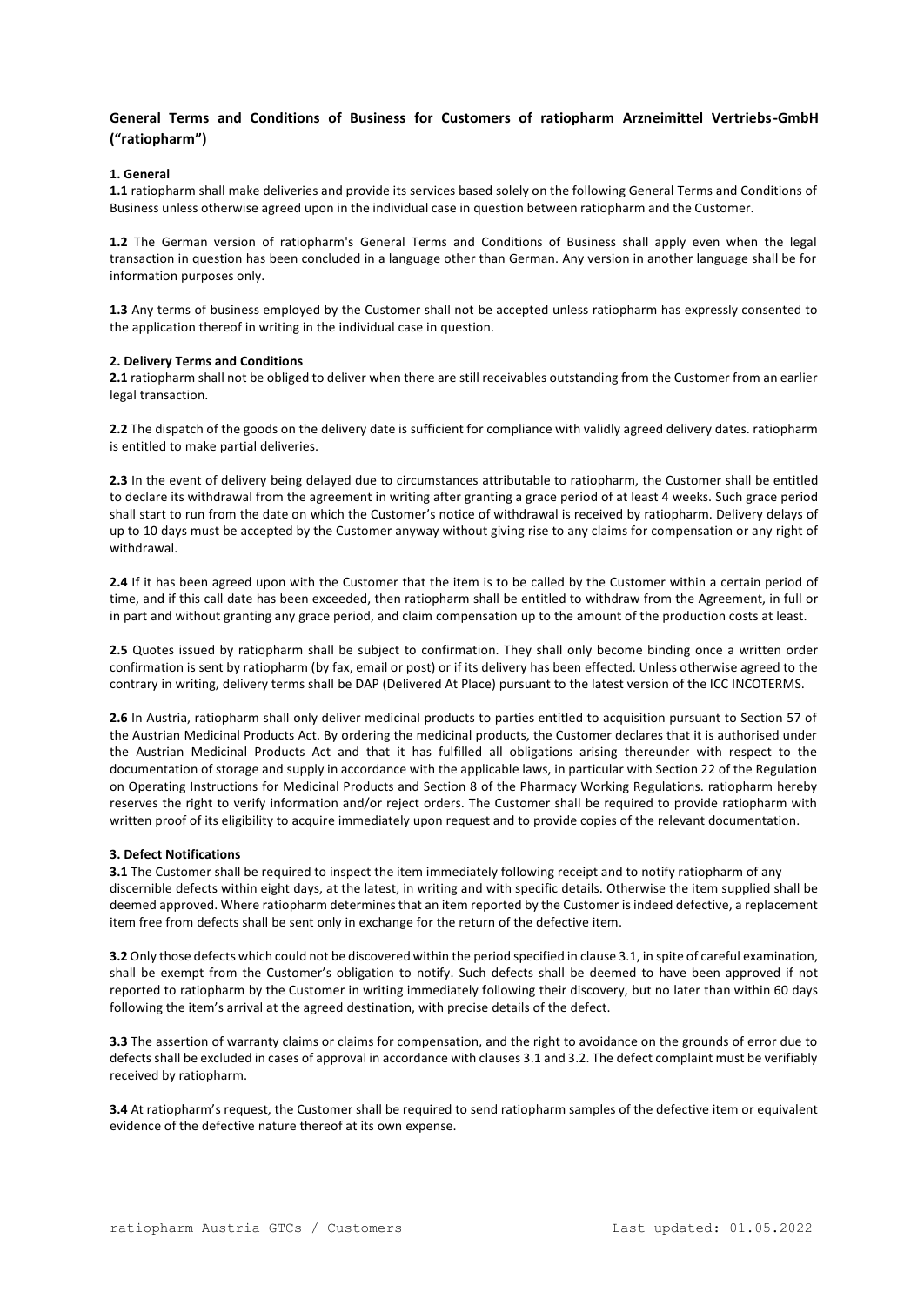**3.5** After a defect is determined by the Customer, any further use of the item, in particular further distribution thereof or any (further) handling or processing shall be prohibited without ratiopharm's express, written consent otherwise all claims shall be forfeited.

**3.6** Items about which a complaint has been made may only be returned upon request or with ratiopharm's prior written consent. Acceptance of such returns shall not constitute any acknowledgement of the claimed defects.

**3.7** Unless otherwise agreed to the contrary, notices of defects made by the Customer shall not release it from its payment obligations.

## **3.8** Returns

Subject to the Purchaser's other rights under clause 3 herein, expired medicinal products shall be taken back for up to 6 months following the expiry date visible on the packaging in exchange for a credit for the invoice value of the delivery, less 40% discount. The return of pharmaceutical specialities with an expired expiry date is accepted once per calendar quarter and must be reported to ratiopharm by the Customer. This registration must be made a[t bestellung@ratiopharm.at a](mailto:bestellung@ratiopharm.at)nd must include a scan of the return delivery note (in particular with notification: material, quantity, batch, expiry date, reason). ratiopharm will then organise the collection. The following shall be excluded from this right to return: narcotics and psychotropic substances; serums and vaccines; refrigerated items; oncological drugs; unregistered items supplied upon clinic request; packaging that has become unsightly during storage; medicinal products marked as "no longer available" in the product directory; packaging provided free of charge (e.g. medical samples, clinical trial samples etc.). ratiopharm shall not accept any liability for goods returned outside these regulatory guidelines. In particular, ratiopharm hereby reserves the right to refuse to accept such returns or to destroy such goods without replacement.

#### **4.** Warranty and Liability

4.1 ratiopharm hereby warrants that the products it supplies comply with all applicable Austrian and EU rules governing medicines and have all the characteristics generally required.

**4.2** In the case of a justified defect notice submitted correctly, ratiopharm hereby reserves the right to either grant an appropriate price discount, rectify the defect or provide a replacement, or to take back the defective item in exchange for reimbursement of the purchase price. Throughout the entire duration of the warranty period, the onus shall be on the Customer to prove that the item was already defective at the time of delivery.

**4.3** Any claims by the Customer against ratiopharm for compensation shall be limited to the invoice value of the item about which a complaint was made. In any case, ratiopharm's liability shall be limited, insofar as legally permissible, to cases of wilful acts or crass gross negligence on its part or attributable to it. ratiopharm's liability for lost profit, indirect damages or consequential damages shall be excluded in all cases. In the case of injury to life, limb or health caused by, or attributable to, ratiopharm, or in cases covered by the Product Liability Act, the statutory liability shall apply.

**4.4** The limitation period for compensation claims, regardless of the legal grounds thereof, shall be one year. This shall not apply if ratiopharm can be accused of wilful acts or crass gross negligence, or where the latter are attributable to it, or in the event of culpably caused injury to life, limb or health. The limitation period shall commence upon delivery of the goods. Otherwise, the statutory provisions regarding the start of the limitation period and the suspension and recommencement of deadlines shall remain unaffected.

**4.5** The Customer shall be required to pass on ratiopharm's liability limitations, as stated herein, to any distribution partners to ensure that the validity of the limitation of liability is guaranteed up to the last distribution partner of the Customer.

#### **5. Retention of Title**

**5.1** ratiopharm shall retain ownership of the goods supplied until such time as the purchase price has been paid in full, including all ancillary costs. Invoking the retention of title shall only involve a withdrawal from the Agreement where this has been expressly declared.

**5.2** The Customer shall be entitled to resell the item delivered to it by ratiopharm during the ordinary course of business. The Customer hereby assigns all claims arising for it against a third party due to the resale to ratiopharm up to the invoice amount and undertakes to make a corresponding note in its books of account or on its invoices. ratiopharm hereby accepts this assignment. The Customer shall be entitled to collect on the claim after the assignment. ratiopharm hereby reserves the right to collect on the claim itself as soon as the Customer fails to properly fulfil its payment obligations and falls into payment arrears. In this case, the Customer shall immediately upon request inform ratiopharm of the assigned claims and its debtors, hand over all documents necessary for collection of the claims and disclose the assignment of the claim to its customers. The Customer must agree with its customers that they will not acquire ownership of the goods delivered to them until proper payment has been made. If a customer only makes partial payments to the Customer, then ratiopharm's claim must first be satisfied from the amount received.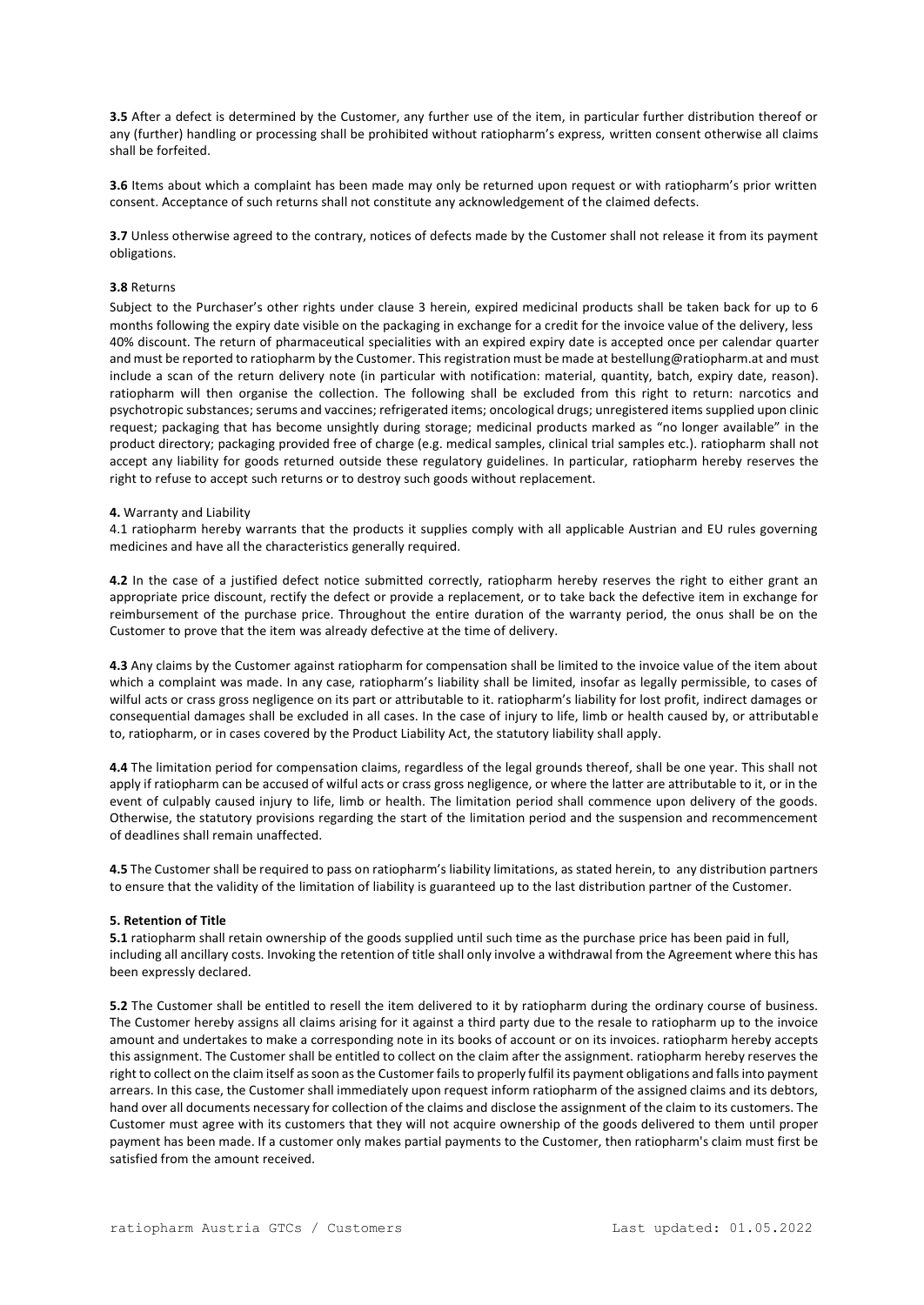**5.3** The Customer shall not be entitled to pledge goods under retention of title or to assign them as security. In the case of court-ordered pledging, confiscation or other dispositions or interventions of third parties in connection with these goods the Customer must notify ratiopharm thereof immediately and support the latter in invoking its retention of title accordingly.

## **6. Reporting Requirements (Pharmacovigilance, Quality Defects)**

The Customer shall report to ratiopharm any indications during the course of its business of (i) suspected side effects or (ii) off-label use, or (iii) lack of expected efficacy, or (iv) inadequate withdrawal periods, or (v) frequently observed improper use and serious abuse, or (vi) quality defects in medicinal products.

## **7. Non-Assignment Clause and Ban on Offsetting, no retention right**

The Customer shall only be entitled to assign rights and obligations, as well as claims – whether in full or only in part – and to pledge to third parties with ratiopharm's prior written consent. This shall not include the Customer's cash receivables. The Customer may only offset undisputed or legally established claims, the exercise of a right of retention is excluded.

#### **8. Reduction by More than Half**

The legal remedy of reduction by more than half (laesio enormis) shall not be available to the Customer.

## **9. Data Protection and Data Storage, Newsletter**

**9.1** Data of the Customer, which ratiopharm receives with the order, the conclusion of a purchase contract and its processing, is collected, stored and processed by ratiopharm in accordance with the statutory provisions (in particular the Data Protection Basic Regulation, DSGVO, Regulation (EU) 2016/679, and the Data Protection Act, DSG, BGBl 1999 I/165, as applicable). ratiopharm refers in this regard in detail to its data protection declaration, which can be accessed under the following link: [https://www.ratiopharm.at/datenschutz.html.](https://www.ratiopharm.at/datenschutz.html)

If the Customer employs employees whose personal data is made available or disclosed to ratiopharm within the scope of fulfilling the contract, the Customer shall inform the employees concerned accordingly and provide them with the data protection declaration valid for ratiopharm.

**9.2** ratiopharm passes on the data to the wholesalers commissioned to deliver the goods as well as to the credit institutions commissioned to process payments and to other companies of the Teva Group in Europe, the USA or Israel.

**9.3.** ratiopharm will also use the data received to create an individual account for the Customer to use the web shops [https://shop.actavis.at](https://shop.actavis.at/) and [https://shop.ratiopharm.at,](https://shop.ratiopharm.at/) which can be used by the Customer for simple online ordering after activation by the customer. Orders in these web shops are subject to the applicable General Terms and Conditions in the current version; available a[t https://shop.actavis.at/agb.html](https://shop.actavis.at/agb.html) an[d https://shop.ratiopharm.at/agb.html.](https://shop.ratiopharm.at/agb.html) Further information on the processing and protection of Customer data in connection with the use of these web shops is available at <https://shop.actavis.at/datenschutz.html> an[d https://shop.ratiopharm.at/datenschutz.html.](https://shop.ratiopharm.at/datenschutz.html)

#### **9.4 CONSENT TO DIRECT ADVERTISING**

**The Customer agrees to receive messages (via email, fax, SMS or in other electronic form) within the meaning of Art 174 Austrian Telecommunications Act 2021 as well as phone calls from ratiopharm or companies commissioned by ratiopharm for this purpose for information and advertising purposes. This consent also includes the analysis, storage and evaluation of opening rates and click rates in recipient profiles in order to better customize the content of email communication to the Customer. Such sending and processing can already be objected to at the time of conclusion of the contract and the consent can subsequently be revoked at any time by e-mail to [datenschutz@ratiopharm.at](mailto:datenschutz@ratiopharm.at) or via the unsubscribe link in emails.**

**9.5** ratiopharm assures that it will not pass on the Customer's personal data to third parties unless ratiopharm is legally obliged to do so or the Customer has expressly consented in advance.

#### **10. Compliance (TEVA's Ethical Standards, Anti-Corruption)**

**10.1** The Customer who concludes this Agreement with ratiopharm understands that the parent company of the Teva Group, Teva Pharmaceutical Industries Ltd., headquartered in Israel, including all of its subsidiaries and affiliated companies, including ratiopharm Arzneimittel Vertriebs-GmbH, (collectively "Teva"), is subject to the applicable anti- corruption laws and principles, in particular the United States Foreign Corrupt Practices Act, the U.K. Bribery Act and the laws of Israel.

**10.2** The Customer, as a Third Party Representative of Teva (the "Third Party Representative"), acknowledges by entering into this Agreement that it is also subject to and must comply with these laws in all respects when co-operating with Teva, acting on behalf of Teva or providing services.

**10.3** By entering into this Agreement, Customer further agrees to Teva's Ethical Standards, which are available at all times below: [https://www.ratiopharm.at/assets/media/ratiopharm](https://www.ratiopharm.at/assets/media/ratiopharm-at_RWD/AGBs_Kunden_Lieferanten/Ethical_Business_Clauses.pdf)at\_RWD/AGBs\_Kunden\_Lieferanten/Ethical\_Business\_Clauses.pdf